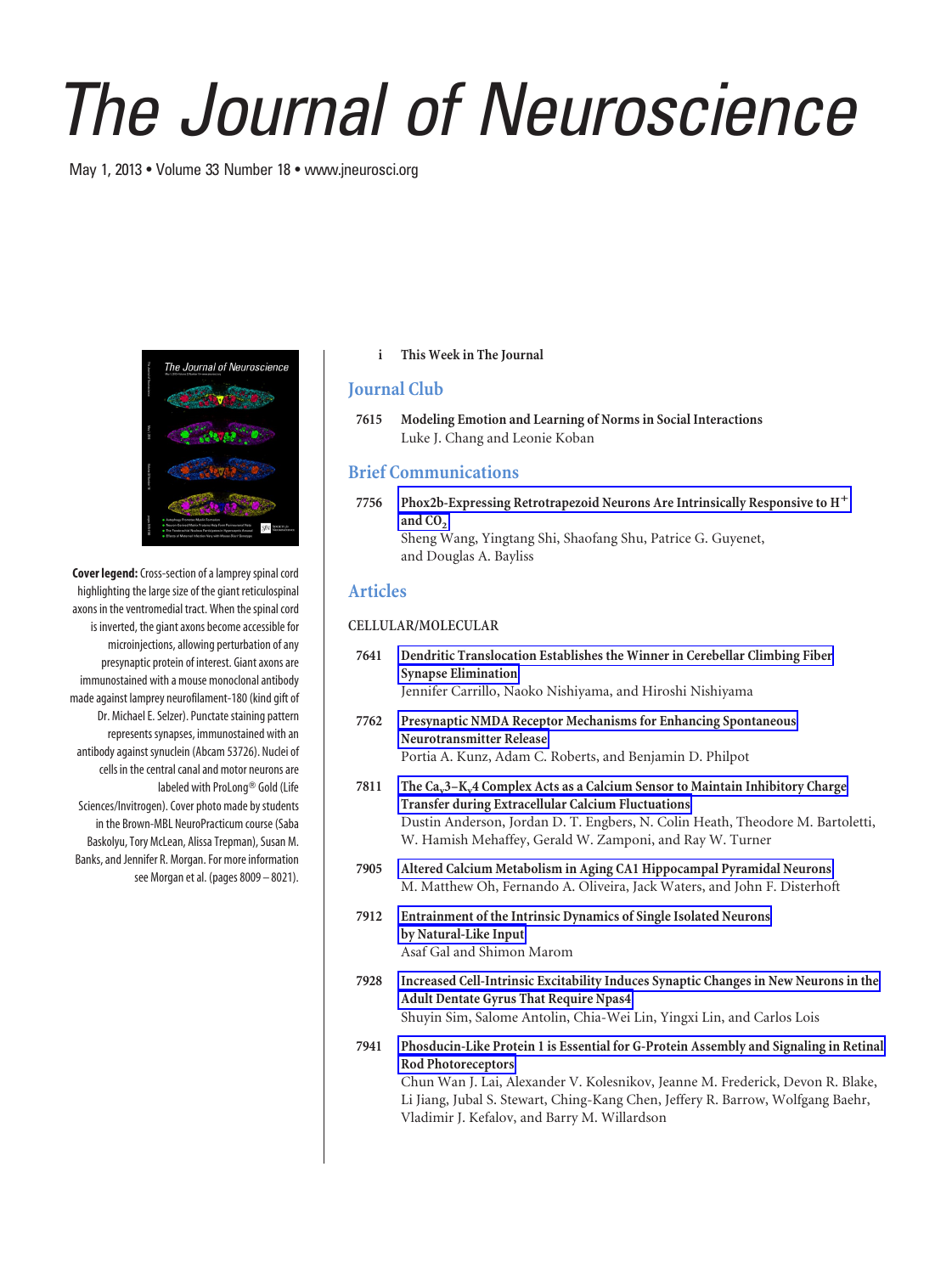| 7961 | Differential GABA <sub>B</sub> -Receptor-Mediated Effects in Perisomatic-<br>and Dendrite-Targeting Parvalbumin Interneurons<br>Sam A. Booker, Anna Gross, Daniel Althof, Ryuichi Shigemoto, Bernhard Bettler,<br>Michael Frotscher, Matthew Hearing, Kevin Wickman, Masahiko Watanabe,<br>Ákos Kulik, and Imre Vida                |
|------|-------------------------------------------------------------------------------------------------------------------------------------------------------------------------------------------------------------------------------------------------------------------------------------------------------------------------------------|
| 7975 | Heterotrimeric G Protein Subunit Gγ13 Is Critical to Olfaction<br>Feng Li, Samsudeen Ponissery-Saidu, Karen K. Yee, Hong Wang,<br>Meng-Ling Chen, Naoko Iguchi, Genhua Zhang, Ping Jiang, Johannes Reisert,<br>and Liquan Huang                                                                                                     |
| 7985 | Connexin47 Protein Phosphorylation and Stability in Oligodendrocytes Depend on<br><b>Expression of Connexin43 Protein in Astrocytes</b><br>Dennis May, Oliver Tress, Gerald Seifert, and Klaus Willecke                                                                                                                             |
| 8009 | A Role for an Hsp70 Nucleotide Exchange Factor in the Regulation of Synaptic<br>Vesicle Endocytosis<br>Jennifer R. Morgan, Jianwen Jiang, Paul A. Oliphint, Suping Jin, Luis E. Gimenez,<br>David J. Busch, Andrea E. Foldes, Yue Zhuo, Rui Sousa, and Eileen M. Lafer                                                              |
| 8035 | Potentiation of Inhibitory Synaptic Transmission by Extracellular ATP in Rat<br>Suprachiasmatic Nuclei<br>Anirban Bhattacharya, Vojtech Vavra, Irena Svobodova, Zdena Bendova,<br>Gyorgy Vereb, and Hana Zemkova                                                                                                                    |
| 8045 | Dopamine Differentially Modulates the Excitability of Striatal Neurons of the Direct<br>and Indirect Pathways in Lamprey<br>Jesper Ericsson, Marcus Stephenson-Jones, Juan Pérez-Fernández,<br>Brita Robertson, Gilad Silberberg, and Sten Grillner                                                                                 |
| 8068 | cAMP-Mediated Stabilization of Fusion Pores in Cultured Rat Pituitary Lactotrophs<br>Ana Isabel Calejo, Jernej Jorgačevski, Marek Kucka, Marko Kreft,<br>Paula P. Gonçalves, Stanko S. Stojilkovic, and Robert Zorec                                                                                                                |
| 8088 | Autophagy Promotes Oligodendrocyte Survival and Function following<br>Dysmyelination in a Long-Lived Myelin Mutant<br>Chelsey M. Smith, Joshua A. Mayer, and Ian D. Duncan                                                                                                                                                          |
|      | DEVELOPMENT/PLASTICITY/REPAIR                                                                                                                                                                                                                                                                                                       |
| 7742 | Primary Hippocampal Neurons, Which Lack Four Crucial Extracellular Matrix<br>Molecules, Display Abnormalities of Synaptic Structure and Function and Severe<br>Deficits in Perineuronal Net Formation<br>Maren Geissler, Christine Gottschling, Ainhara Aguado, Uwe Rauch,<br>Christian H. Wetzel, Hanns Hatt, and Andreas Faissner |
| 7787 | Reciprocal Homosynaptic and Heterosynaptic Long-Term Plasticity of<br>Corticogeniculate Projection Neurons in Layer VI of the Mouse Visual Cortex<br>Masoumeh Kourosh Arami, Kazuhiro Sohya, Abdolrahman Sarihi, Bin Jiang,<br>Yuchio Yanagawa, and Tadaharu Tsumoto                                                                |
| 7799 | Inactivation of mTORC1 in the Developing Brain Causes Microcephaly<br>and Affects Gliogenesis<br>Dimitri Cloëtta, Venus Thomanetz, Constanze Baranek, Regula M. Lustenberger,<br>Shuo Lin, Filippo Oliveri, Suzana Atanasoski, and Markus A. Rüegg                                                                                  |
| 7952 | CD82 Blocks cMet Activation and Overcomes Hepatocyte Growth Factor Effects on<br>Oligodendrocyte Precursor Differentiation<br>Angeliki Mela and James E. Goldman                                                                                                                                                                    |
| 8022 | Foxa1 and Foxa2 Are Required for the Maintenance of Dopaminergic Properties in<br>Ventral Midbrain Neurons at Late Embryonic Stages<br>Simon R. W. Stott, Emmanouil Metzakopian, Wei Lin, Klaus H. Kaestner,<br>Rene Hen, and Siew-Lan Ang                                                                                          |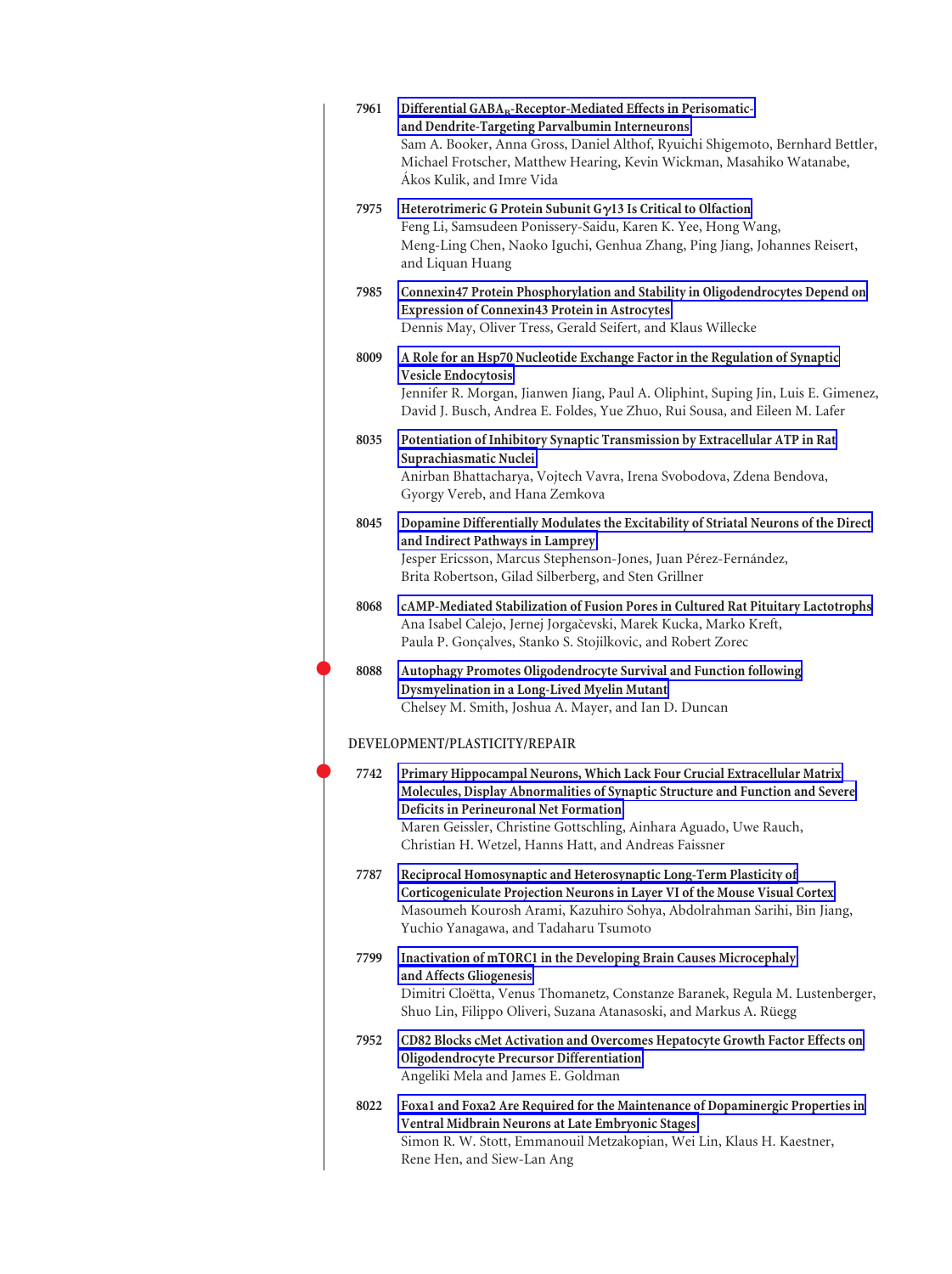| <b>SYSTEMS/CIRCUITS</b> |
|-------------------------|
|-------------------------|

| 7618 | Hypothalamic Neurotensin Projections Promote Reward by Enhancing Glutamate<br>Transmission in the VTA<br>Kimberly A. Kempadoo, Clara Tourino, Saemi L. Cho, Francesco Magnani,<br>Gina-Marie Leinninger, Garret D. Stuber, Feng Zhang, Martin G. Myers,<br>Karl Deisseroth, Luis de Lecea, and Antonello Bonci |
|------|----------------------------------------------------------------------------------------------------------------------------------------------------------------------------------------------------------------------------------------------------------------------------------------------------------------|
| 7627 | Glutamatergic Signaling from the Parabrachial Nucleus Plays a Critical Role in<br>Hypercapnic Arousal<br>Satvinder Kaur, Nigel P. Pedersen, Shigefumi Yokota, Elizabeth E. Hur,<br>Patrick M. Fuller, Michael Lazarus, Nancy L. Chamberlin, and Clifford B. Saper                                              |
| 7681 | Refractoriness Enhances Temporal Coding by Auditory Nerve Fibers<br>Michael Avissar, John H. Wittig Jr, James C. Saunders, and Thomas D. Parsons                                                                                                                                                               |
| 7691 | Feature-Specific Information Processing Precedes Concerted Activation in Human<br><b>Visual Cortex</b><br>Pavan Ramkumar, Mainak Jas, Sebastian Pannasch, Riitta Hari, and Lauri Parkkonen                                                                                                                     |
| 7825 | Hypofunction of Glutamatergic Neurotransmission in the Periaqueductal Gray<br>Contributes to Nerve-Injury-Induced Neuropathic Pain<br>Yu-Cheng Ho, Jen-Kun Cheng, and Lih-Chu Chiou                                                                                                                            |
| 8055 | Independent Control of Presynaptic Inhibition by Reticulospinal and Sensory Inputs<br>at Rest and during Rhythmic Activities in the Cat<br>Jennifer Sirois, Alain Frigon, and Jean-Pierre Gossard                                                                                                              |
|      | BEHAVIORAL/COGNITIVE                                                                                                                                                                                                                                                                                           |
| 7654 | Maternal Immune Activation during Gestation Interacts with Disc1 Point Mutation to<br>Exacerbate Schizophrenia-Related Behaviors in Mice<br>Tatiana V. Lipina, Clement Zai, Daniela Hlousek, John C. Roder, and Albert H.C. Wong                                                                               |
| 7700 | Decay of Motor Memories in the Absence of Error<br>Pavan A. Vaswani and Reza Shadmehr                                                                                                                                                                                                                          |
| 7728 | Targeted Deletion of the Mouse $\alpha$ 2 Nicotinic Acetylcholine Receptor Subunit Gene<br>(Chrna2) Potentiates Nicotine-Modulated Behaviors<br>Shahrdad Lotfipour, Janet S. Byun, Prescott Leach, Christie D. Fowler,<br>Niall P. Murphy, Paul J. Kenny, Thomas J. Gould, and Jim Boulter                     |
| 7770 | Physical Exercise Prevents Stress-Induced Activation of Granule Neurons<br>and Enhances Local Inhibitory Mechanisms in the Dentate Gyrus<br>Timothy J. Schoenfeld, Pedro Rada, Pedro R. Pieruzzini, Brian Hsueh,<br>and Elizabeth Gould                                                                        |
| 7837 | Revisiting the Functional Specialization of Left Inferior Frontal Gyrus in Phonological<br>and Semantic Fluency: The Crucial Role of Task Demands and Individual Ability<br>Michael Katzev, Oliver Tüscher, Jürgen Hennig, Cornelius Weiller, and Christoph P. Kaller                                          |
| 7846 | Neural Representations of Contextual Guidance in Visual Search of Real-World Scenes<br>Tim J. Preston, Fei Guo, Koel Das, Barry Giesbrecht, and Miguel P. Eckstein                                                                                                                                             |
| 7870 | Postural Reorganization Induced by Torso Cutaneous Covibration<br>Beom-Chan Lee, Bernard J. Martin, Allison Ho, and Kathleen H. Sienko                                                                                                                                                                         |
| 7919 | Oscillatory Beta Activity Mediates Neuroplastic Effects of Motor Cortex Stimulation in Humans<br>Craig J. McAllister, Kim C. Rönnqvist, Ian M. Stanford, Gavin L. Woodhall,<br>Paul L. Furlong, and Stephen D. Hall                                                                                            |
| 8079 | Ventral Hippocampal Neurons Are Shaped by Experience to Represent Behaviorally<br><b>Relevant Contexts</b>                                                                                                                                                                                                     |
|      | Robert W. Komorowski, Carolyn G. Garcia, Alix Wilson, Shoai Hattori,<br>Marc W. Howard, and Howard Eichenbaum                                                                                                                                                                                                  |